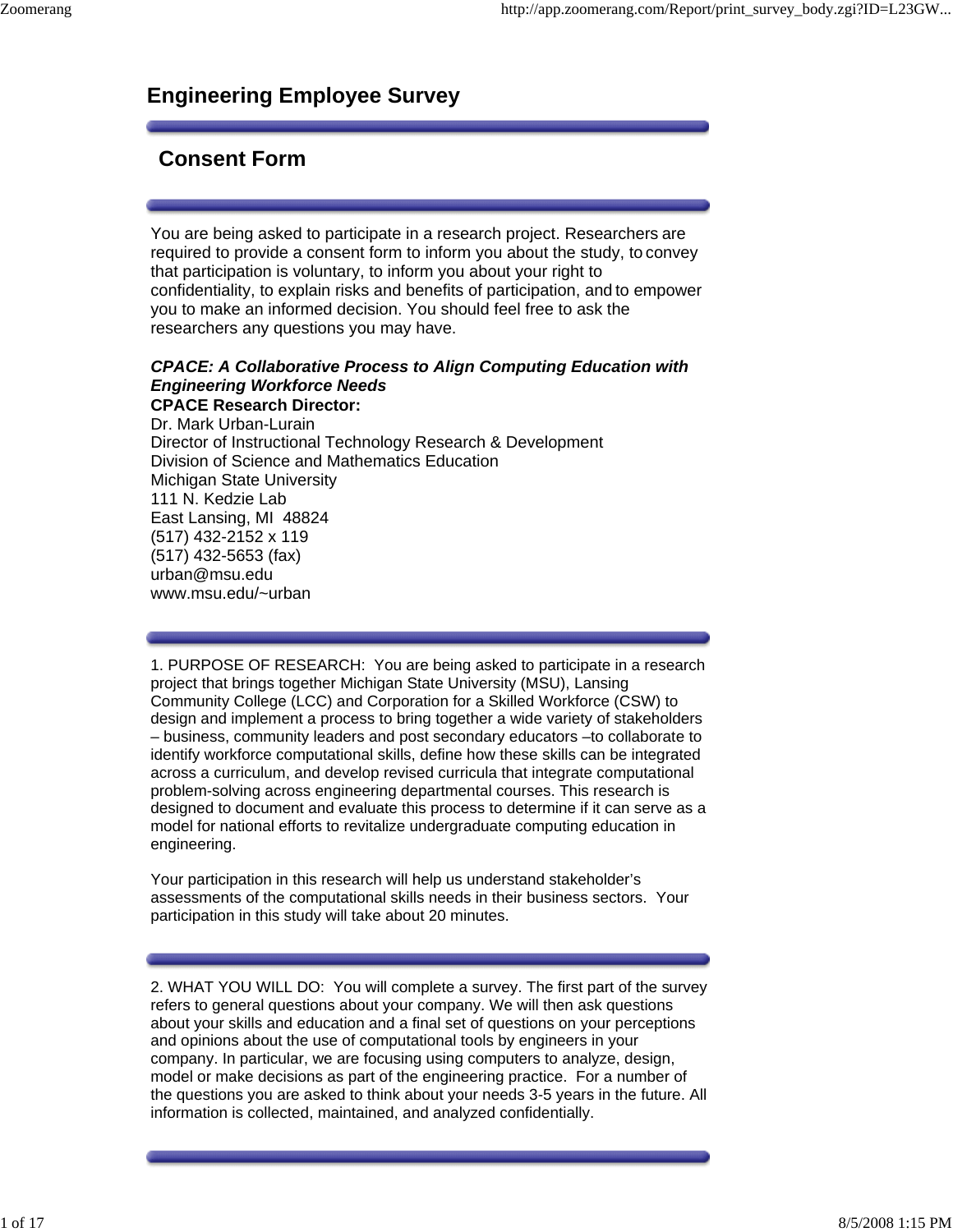3. POTENTIAL BENEFITS: If you wish, we will make results of the research available to you and these results may help you understand common themes that emerge from the research. The process developed in this project may contribute to revising engineering curricula that integrate computational problem-solving across engineering departmental courses. This process can serve as a model for national efforts to revitalize undergraduate computing education in engineering, and should be extensible to other computing education reform efforts. These efforts should help educators better prepare future engineering graduates.

4. POTENTIAL RISKS: A potential risk is that during the course of the survey the subject might reveal a trade secret. But please keep in mind that the protocol does not ask for proprietary information. You may refuse to answer any question that you feel may reveal proprietary or other confidential information.

5. PRIVACY AND CONFIDENTIALITY: The data for this project will be kept confidential. The survey conducted online, will be collected with some identifying information, such as your company and job title. The researchers will not collect IP addresses for those who complete the survey online. On all sources of data, your personal information will be replaced with pseudonym identifiers, such that your personal information will not be stored with any data. The list that connects personal information to pseudonyms will be stored in a separate secure location. Information about you will be kept confidential to the maximum extent allowable by law. It will not be possible to link the data with a particular participant.

Project data will be digitized and stored on a secure, password protected computing system at MSU Access is only granted to investigators on the project. Data will be stored for 5 years and then destroyed. The results of this study may be published or presented at professional meetings, but the identities of all research participants will remain confidential.

6. YOUR RIGHTS TO PARTICIPATE: Participation in this survey is completely voluntary. You have the right to say no. You may choose to stop participating at any time. Choosing not to participate or withdrawing from this study will have no affect on you in any way.

7. COSTS AND COMPENSATION FOR BEING IN THE STUDY: It is important to recognize that participation in this research study is in no way mandatory. You will not receive compensation for participating in this study.

8. CONTACT INFORMATION FOR QUESTIONS AND CONCERNS: If you have concerns or questions about this study, such as scientific issues, how to do any part of it, or to report an injury, please contact the CPACE Research Director: Dr. Mark Urban-Lurain, Director of Instructional Technology Research & Development, Division of Science and Mathematics Education, MSU, at 517-432-2152 x 119, Fax: 517-432-5653, e-mail urban@msu.edu or regular mail at 111 N. Kedzie Lab, East Lansing, MI 48824

If you have any questions or concerns about your role and rights as a research participant, or would like to register a complaint about this study, you may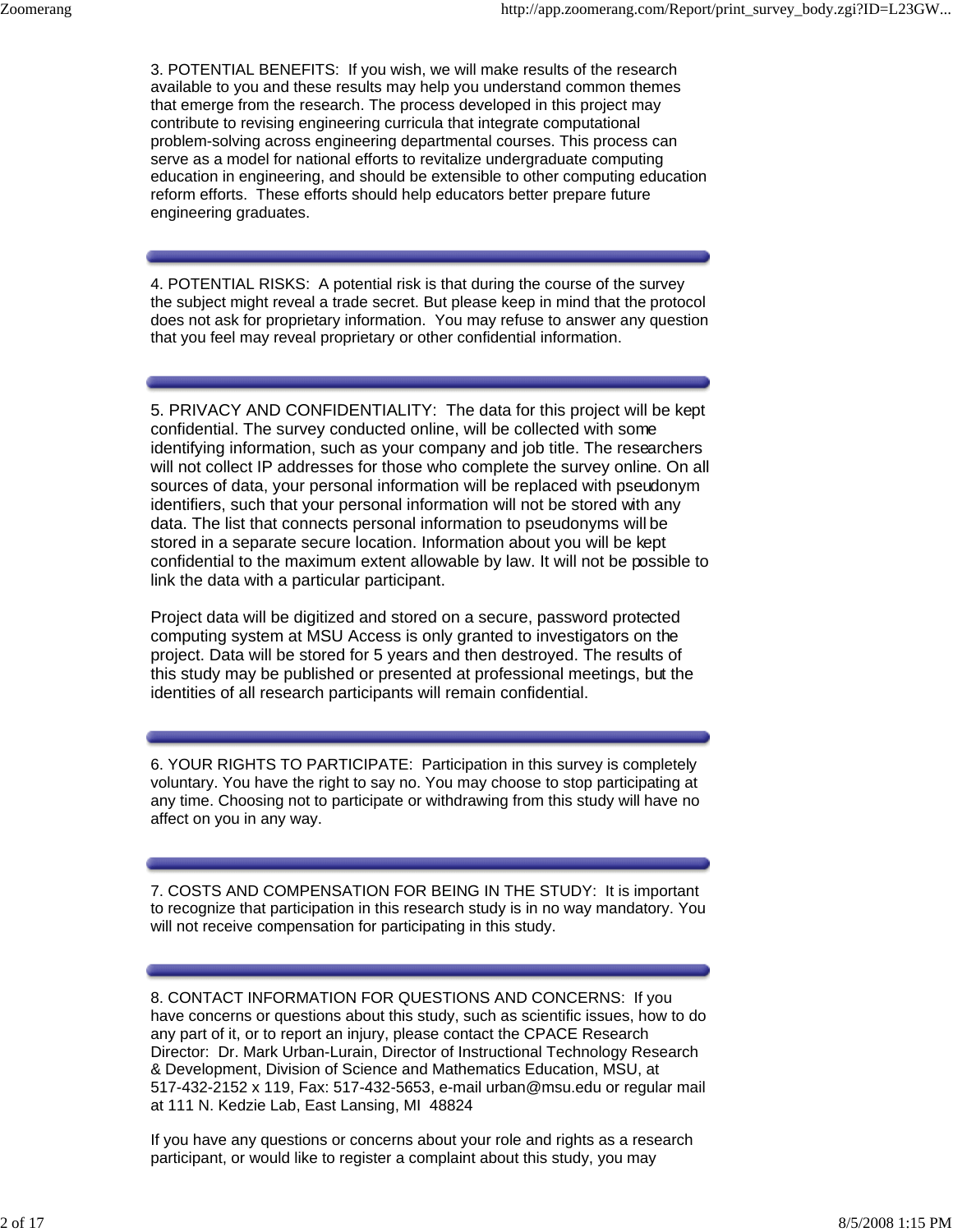| 48824        | contact, anonymously if you wish, the Director of MSU's Human Research<br>Protection Program, Dr. Peter Vasilenko, at 517-355-2180, Fax 517-432-4503, or<br>e-mail irb@msu.edu or regular mail at 202 Olds Hall, MSU, East Lansing, MI |
|--------------|----------------------------------------------------------------------------------------------------------------------------------------------------------------------------------------------------------------------------------------|
|              |                                                                                                                                                                                                                                        |
| 1            | Documentation of Informed Consent                                                                                                                                                                                                      |
|              | Name                                                                                                                                                                                                                                   |
|              | Company                                                                                                                                                                                                                                |
|              |                                                                                                                                                                                                                                        |
| $\mathbf{2}$ | Clicking "yes" below means that you voluntarily agree to participate<br>in this research study. If you click "no" you will exit the survey.<br><b>NO</b><br>yES                                                                        |
|              | <b>SUBMIT</b>                                                                                                                                                                                                                          |
|              | Survey Page 1                                                                                                                                                                                                                          |
|              | <b>Engineering Employee Survey</b><br><b>Demographics</b>                                                                                                                                                                              |
| 3            |                                                                                                                                                                                                                                        |
|              | Age (information collected for reporting purposes only, you may leave<br>blank)                                                                                                                                                        |
|              | Age                                                                                                                                                                                                                                    |
|              |                                                                                                                                                                                                                                        |
| 4            | Sex (information collected for reporting purposes only, you may leave<br>blank)                                                                                                                                                        |
|              | Male                                                                                                                                                                                                                                   |
|              | Female                                                                                                                                                                                                                                 |
|              |                                                                                                                                                                                                                                        |
|              |                                                                                                                                                                                                                                        |
| 5            | Race/Ethnicity (data collected for reporting purposes only, you may<br>leave blank)                                                                                                                                                    |
|              | Asian                                                                                                                                                                                                                                  |
|              | American Indian/Alaskan Native                                                                                                                                                                                                         |
|              | Black/African-American                                                                                                                                                                                                                 |
|              | Hispanic/Latino                                                                                                                                                                                                                        |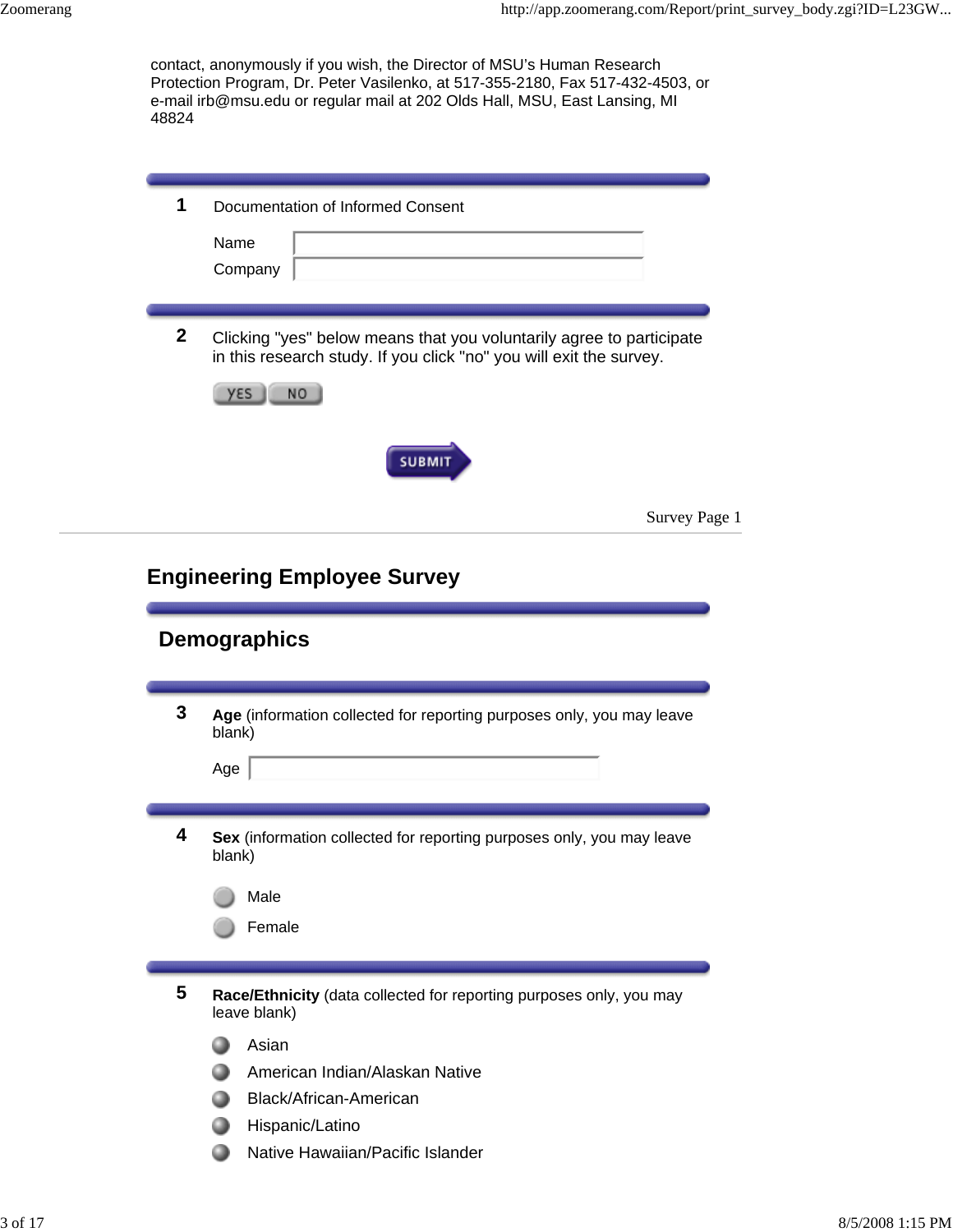- White 0
- 0 More than one race
- Other, please specify

### **6 Employer Type**

- **Academic**
- Government
- Private Sector

#### **7 What industry is your firm part of? Please check any that apply.**

- Aerospace
- **Agriculture/foods**
- **Alternative energy**
- **Automotive**
- Bio-based products
- Bio-medical
- Chemical
- Civil
- Computer hardware
- Computer software
- Construction
- **Electrical**
- Electronics, except computer
- **Environmental**
- **B** Health and safety
- **O** Industrial
- **Marine/naval**
- **Mechanical**
- **Mining and geological**
- **Nuclear**
- **Petroleum**
- Work environment
- Other, please specify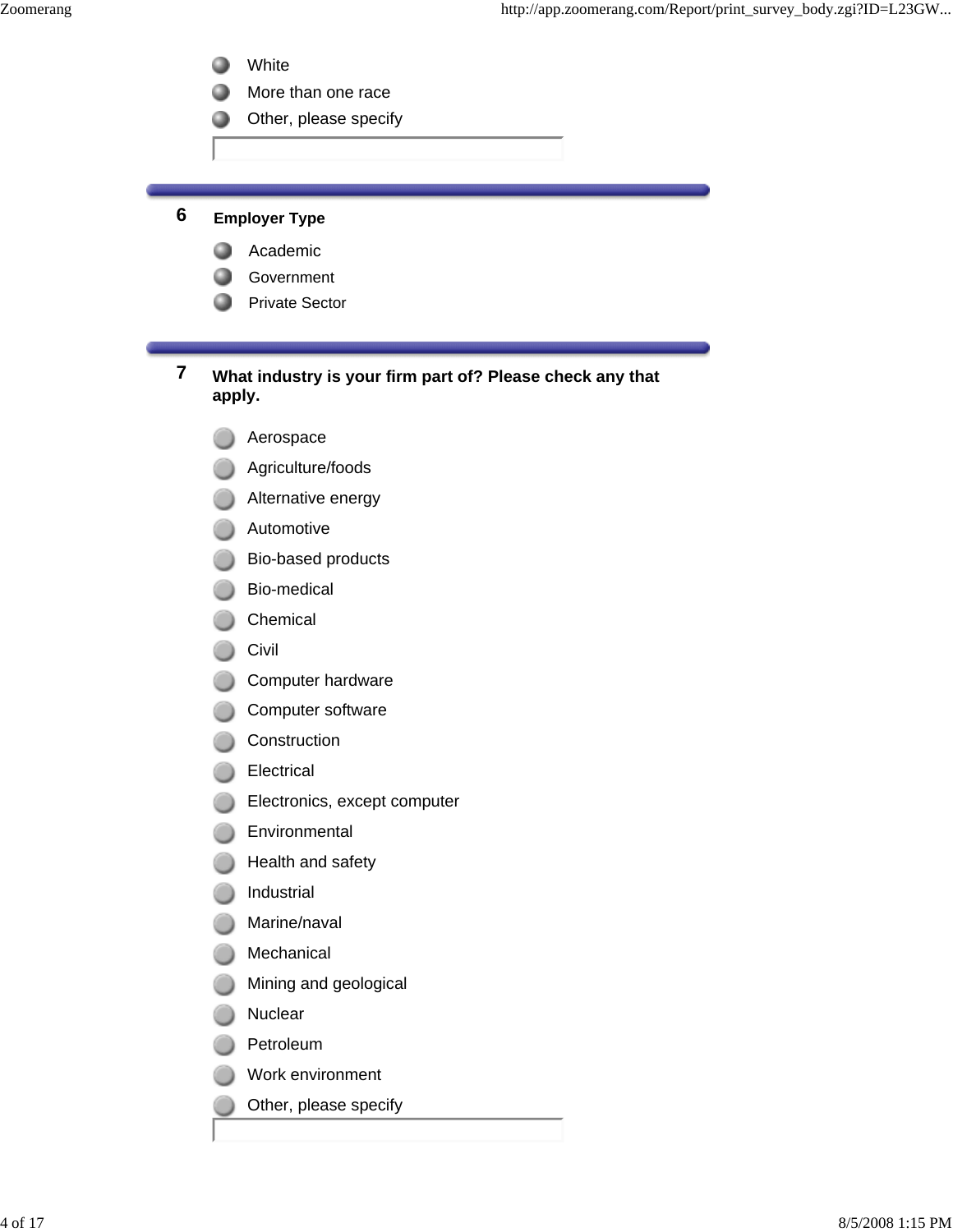## **8 What is the title of your current position?**

#### **9 What is your job function?**

- **Design**
- **R&D**
- **Production/Manufacturing/Process**
- **Quality**
- General
- **Consultant**
- **Other, please specify**

#### **10 How long ago did you take your first engineering/ engineering technology job?**

- less than 1 year 0
- $\bullet$  1 to 2 years
- $2$  to 5 years
- $\bullet$  5 to 10 years
- $10$  to 15 years
- $15$  to 20 years
- ◕ more than 20 years

**11 How long have you been employed in your current position?**

- **less than 1 year**
- 1 to 2 years
- $2$  to 5 years
- $\bigcirc$  5 to 10 years
- $10$  to 15 years
- $\Box$  15 to 20 years
- **Compare than 20 years**
- **12**

**What previous positions have you held with this company, if any?**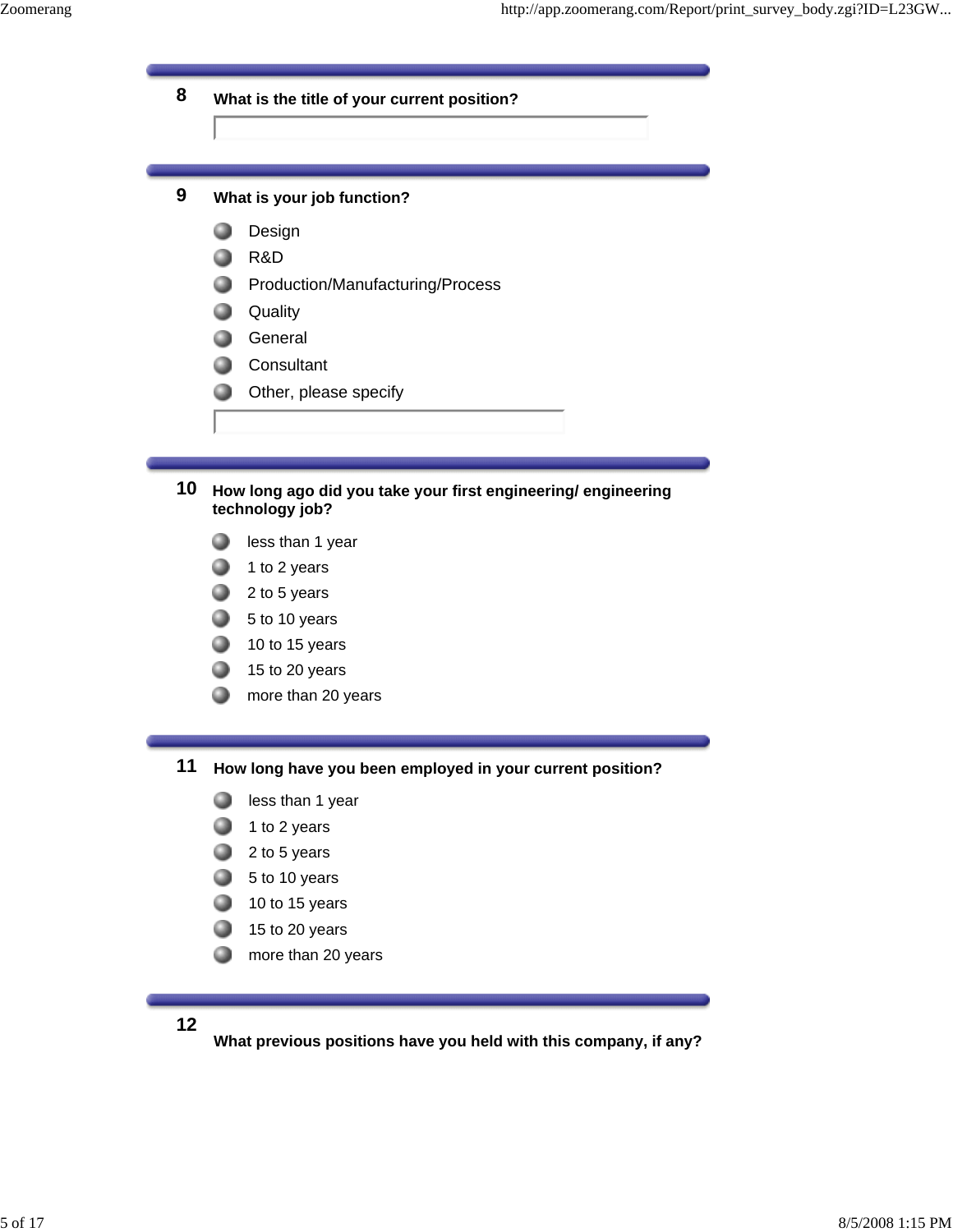

- 
- 70%-80% 0
- 0 80%-90%
- 90%-100% 0



Survey Page 2

## **Engineering Employee Survey**

## **Skills and Education**

- **14 What is your highest level of education?**
	- **Associate degree in engineering technology**
	- **Bachelor's degree in engineering**
	- **Post Bachelor's study less than a Master's degree**
	- **.** Master's degree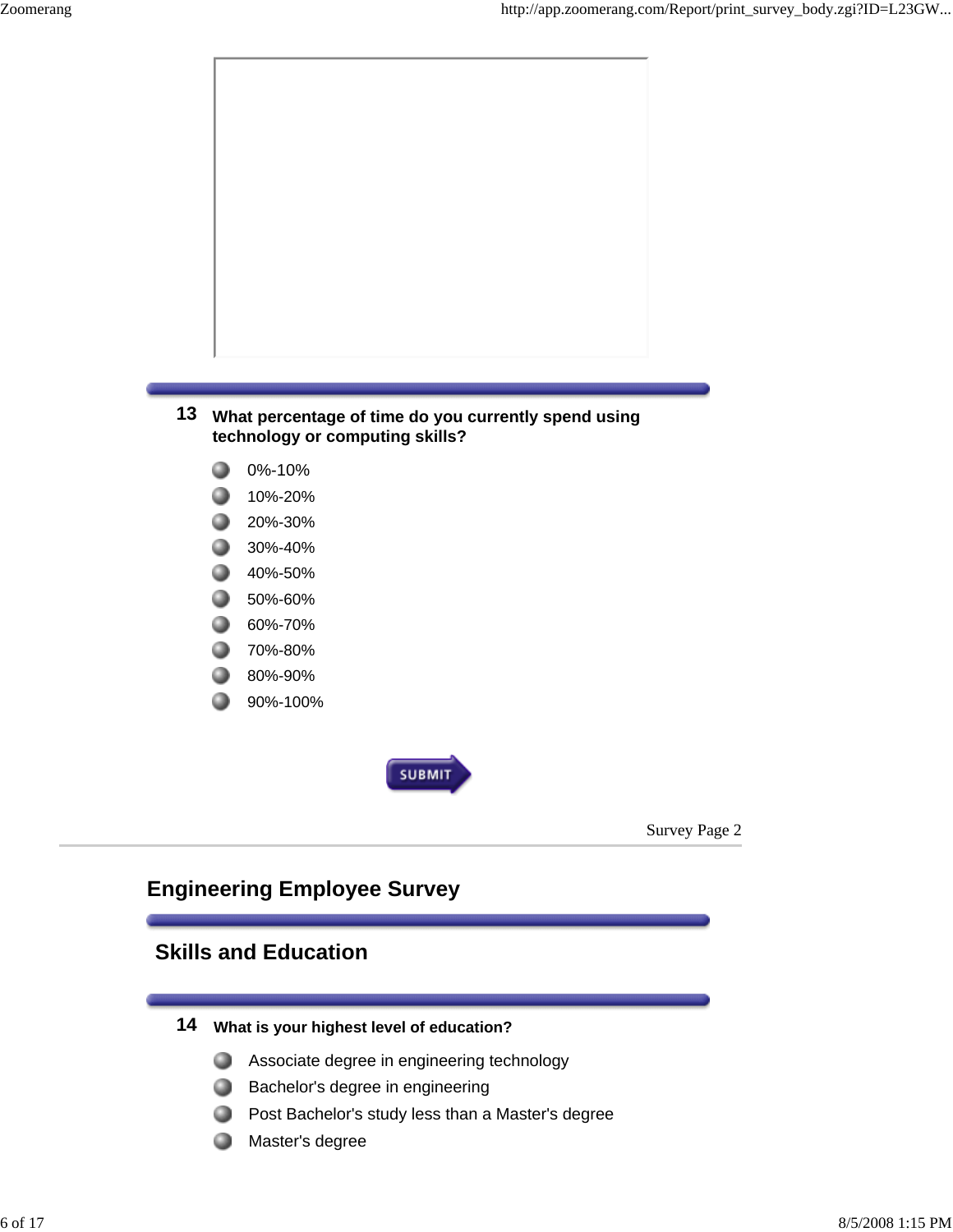|    | Post-Masters study, less than PhD                                                                                                                                      |  |  |  |
|----|------------------------------------------------------------------------------------------------------------------------------------------------------------------------|--|--|--|
|    | PhD                                                                                                                                                                    |  |  |  |
|    | Other, please specify                                                                                                                                                  |  |  |  |
|    |                                                                                                                                                                        |  |  |  |
|    |                                                                                                                                                                        |  |  |  |
|    |                                                                                                                                                                        |  |  |  |
| 15 | In what year and from what institution did you receive your highest<br>degree? (Please spell out the name of the institution in full rather than<br>using an acronym.) |  |  |  |
|    | Year                                                                                                                                                                   |  |  |  |
|    | Institution                                                                                                                                                            |  |  |  |
|    |                                                                                                                                                                        |  |  |  |
|    |                                                                                                                                                                        |  |  |  |
| 16 | Thinking back to your first engineering/ engineering technician<br>job after graduation, do you feel that your education<br>adequately prepared you for that job?      |  |  |  |
|    | yεs<br><b>NO</b>                                                                                                                                                       |  |  |  |
|    | If no, why not?                                                                                                                                                        |  |  |  |
|    |                                                                                                                                                                        |  |  |  |
|    |                                                                                                                                                                        |  |  |  |
|    |                                                                                                                                                                        |  |  |  |
|    |                                                                                                                                                                        |  |  |  |
|    |                                                                                                                                                                        |  |  |  |
|    |                                                                                                                                                                        |  |  |  |
|    |                                                                                                                                                                        |  |  |  |
|    |                                                                                                                                                                        |  |  |  |
|    |                                                                                                                                                                        |  |  |  |
|    |                                                                                                                                                                        |  |  |  |
|    |                                                                                                                                                                        |  |  |  |
|    |                                                                                                                                                                        |  |  |  |
|    |                                                                                                                                                                        |  |  |  |

**17 What skills do you need today (if any) that were not part of the curriculum when you were in school?**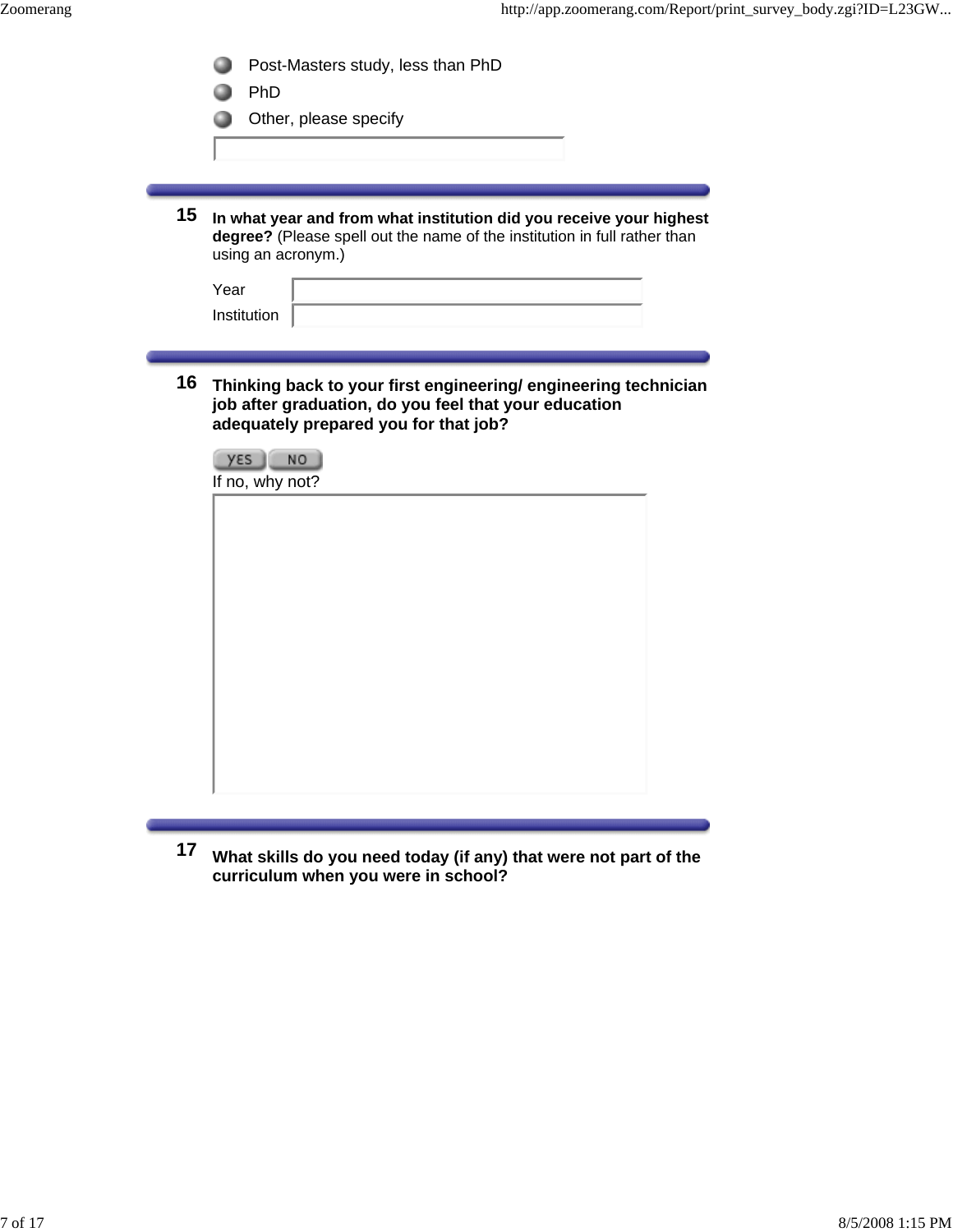



Survey Page 3

# **Engineering Employee Survey**

## **Technology**

Please take a moment to think about the software your company uses to meet its key engineering challenges. In the following questions, we'll ask you to identify and describe up to 3 specific software programs that you consider "mission critical" to the performance of your job and your employer's business.

- **18 Please name your first piece of mission critical software (we'll refer to this as A in subsequent questions).**
- **19 Please provide a brief description of mission critical software A, including what it's used for and why it's mission critical.**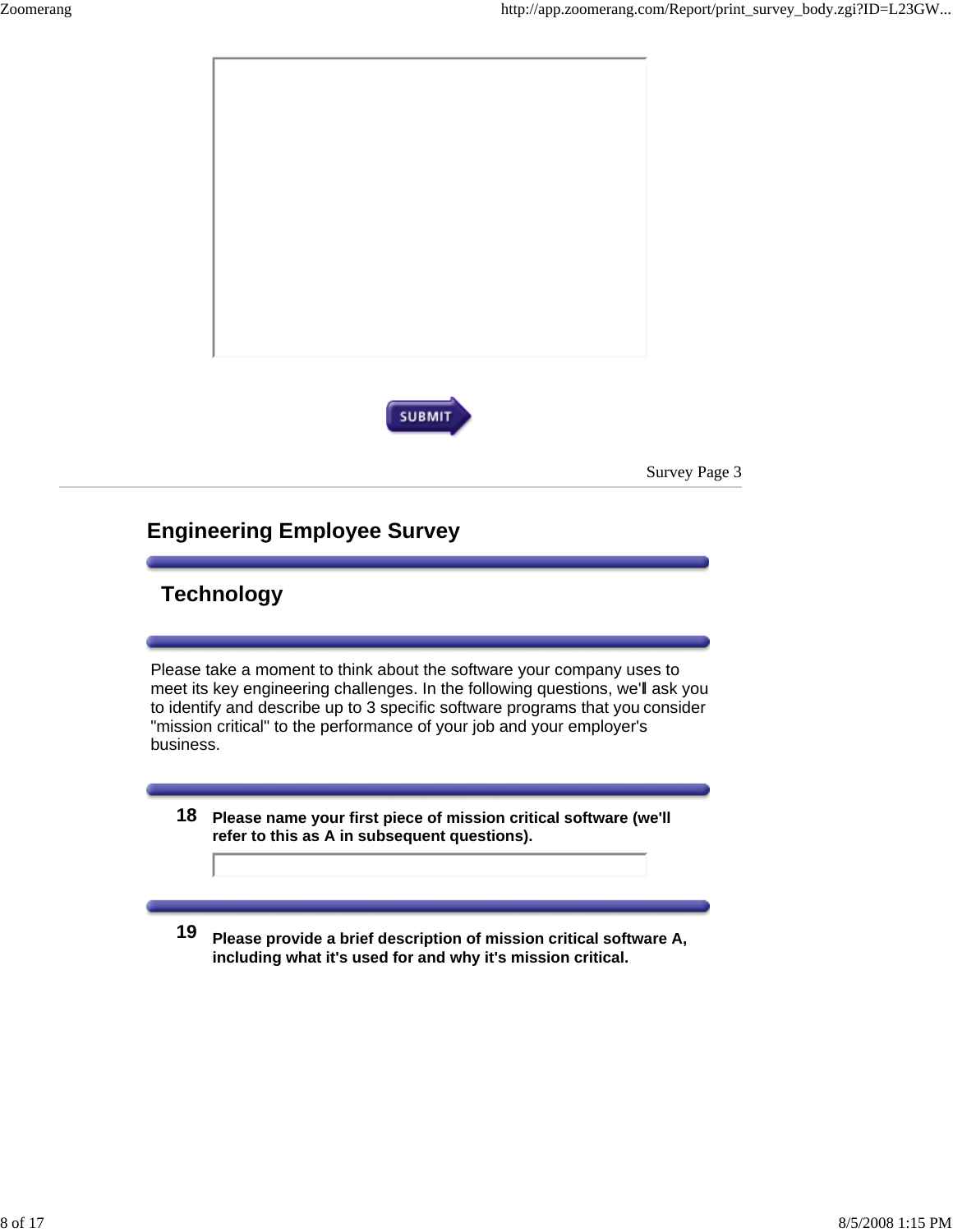

- 0 10%-20%
- 0 20%-30%
- 0 30%-40%
- 0 40%-50%
- 0 50%-60%
- 60%-70% 0
- 70%-80% 0
- 80%-90% 0
- 90%-100% 0
- **21 Please name your second piece of mission critical software (we'll refer to this as B in subsequent questions).**
- **22 Please provide a brief description of mission critical software B, including what it's used for and why it's mission critical.**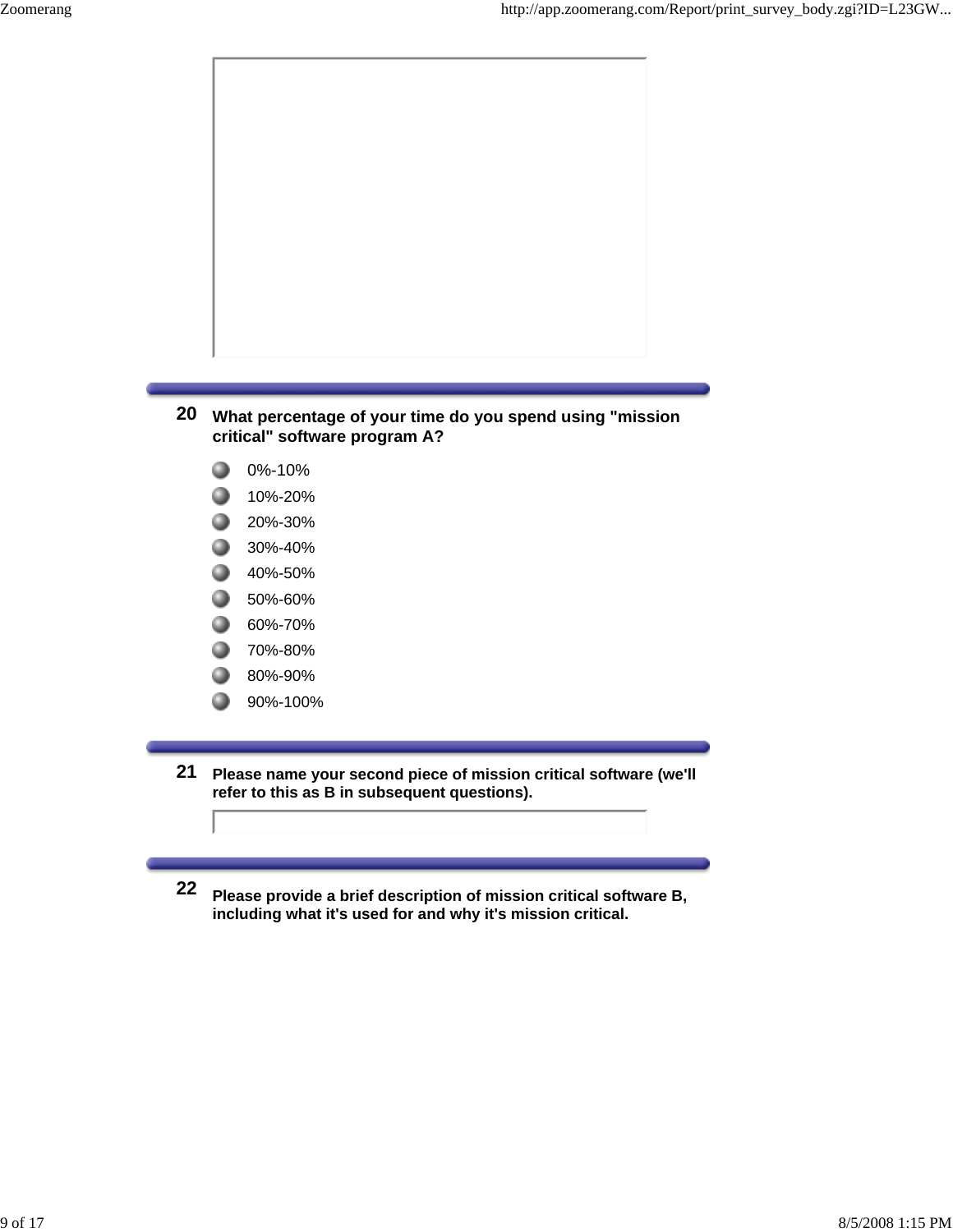

- **critical" software program B?**
- 0%-10% 0
- 0 10%-20%
- 0 20%-30%
- 0 30%-40%
- 0 40%-50%
- 0 50%-60%
- 60%-70% 0
- 70%-80% 0
- 80%-90% 0
- 90%-100% 0

**24 Please name your third piece of mission critical software (we'll refer to this as C in subsequent questions).**

**25 Please provide a brief description of mission critical software C, including what it's used for and why it's mission critical.**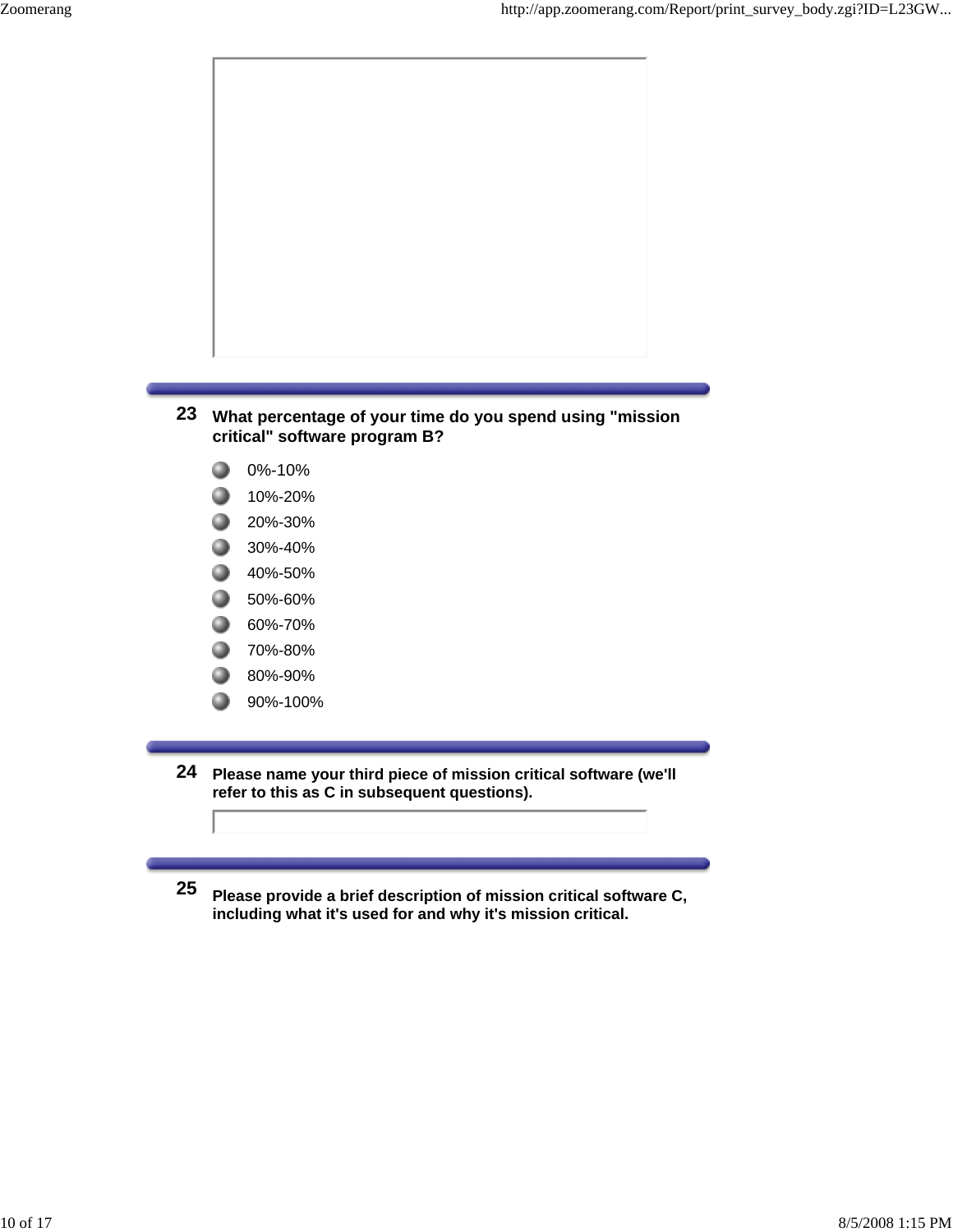

**26 What percentage of your time do you spend using "mission critical" software program C?**

- 0 0%-10%
- 0 10%-20%
- 20%-30%
- 30%-40%
- <sup>40%-50%</sup>
- 0 50%-60%
- **60%-70%**
- 70%-80% 0
- 0 80%-90%
- 90%-100% 0
- **27 How has using this mission critical software changed the nature of your engineering work?**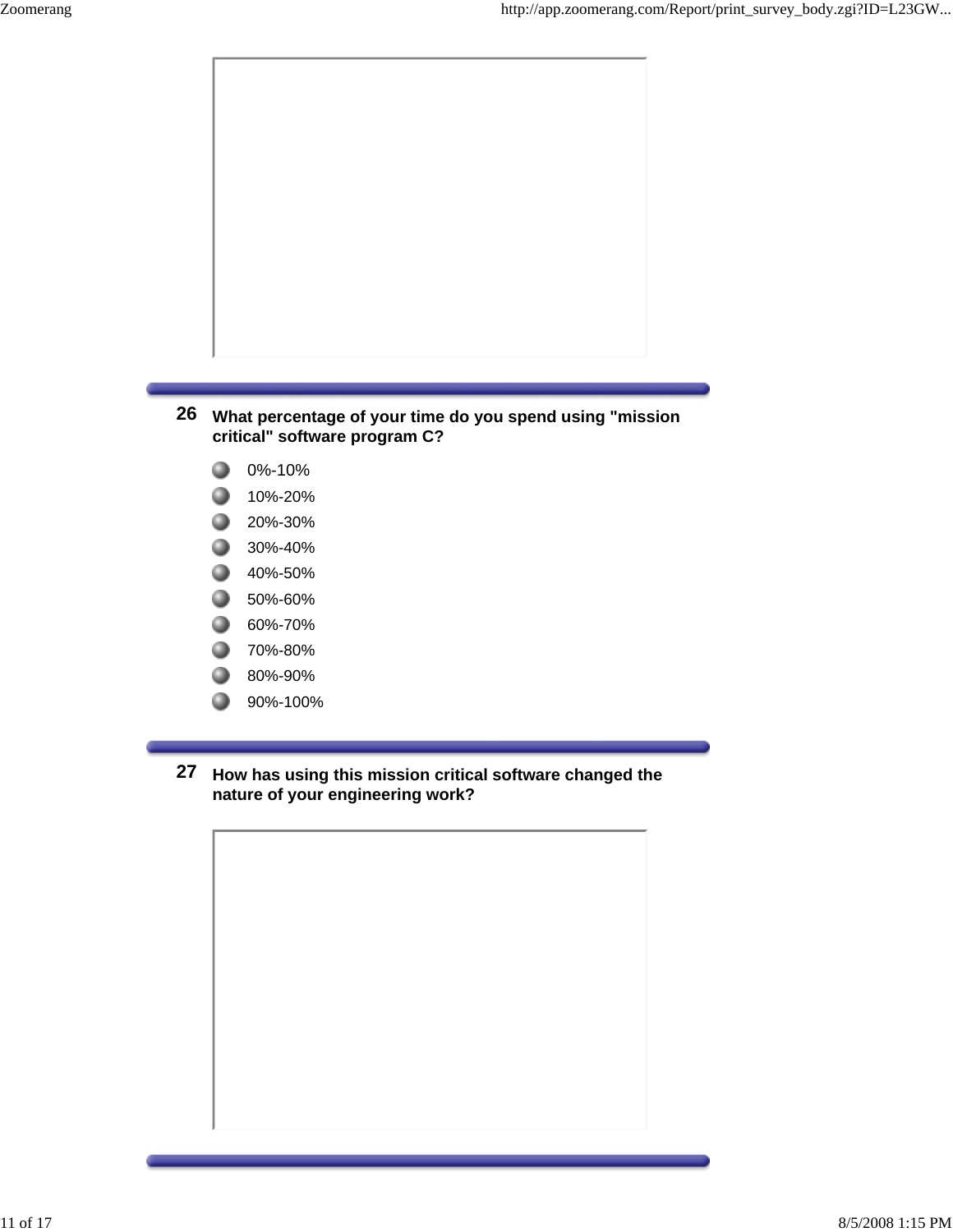**28 For this study, we're particularly interested in computational skills, which we define as ability to use computers to analyze, design, model or make decisions as part of the engineering practice. What are the key computational skills you need to use the mission critical software you listed?**



### **29 Where did you learn those skills? (select all that apply)**

- in college for my engineering or engineering technology degree
- formal internal company training
- external training to which my company sent me
- picked them up on the job
- self-study
- Other, please specify
- **30 What are the pre-requisite skills that a new hire would need to use these mission critical programs/software you listed above?**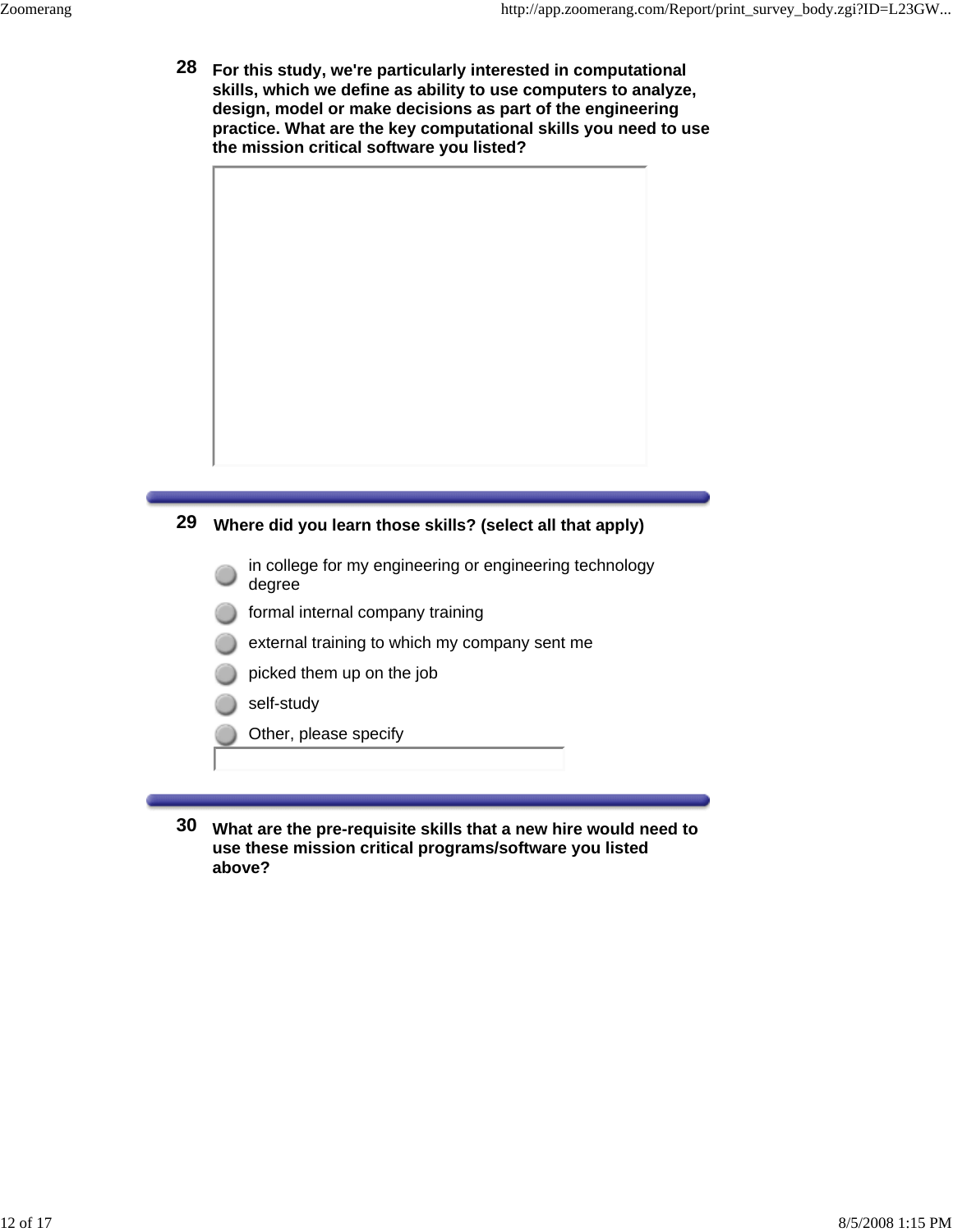

**32 What new types of mission-critical software programs do you expect your company to adopt or develop in the next 3-5 years?**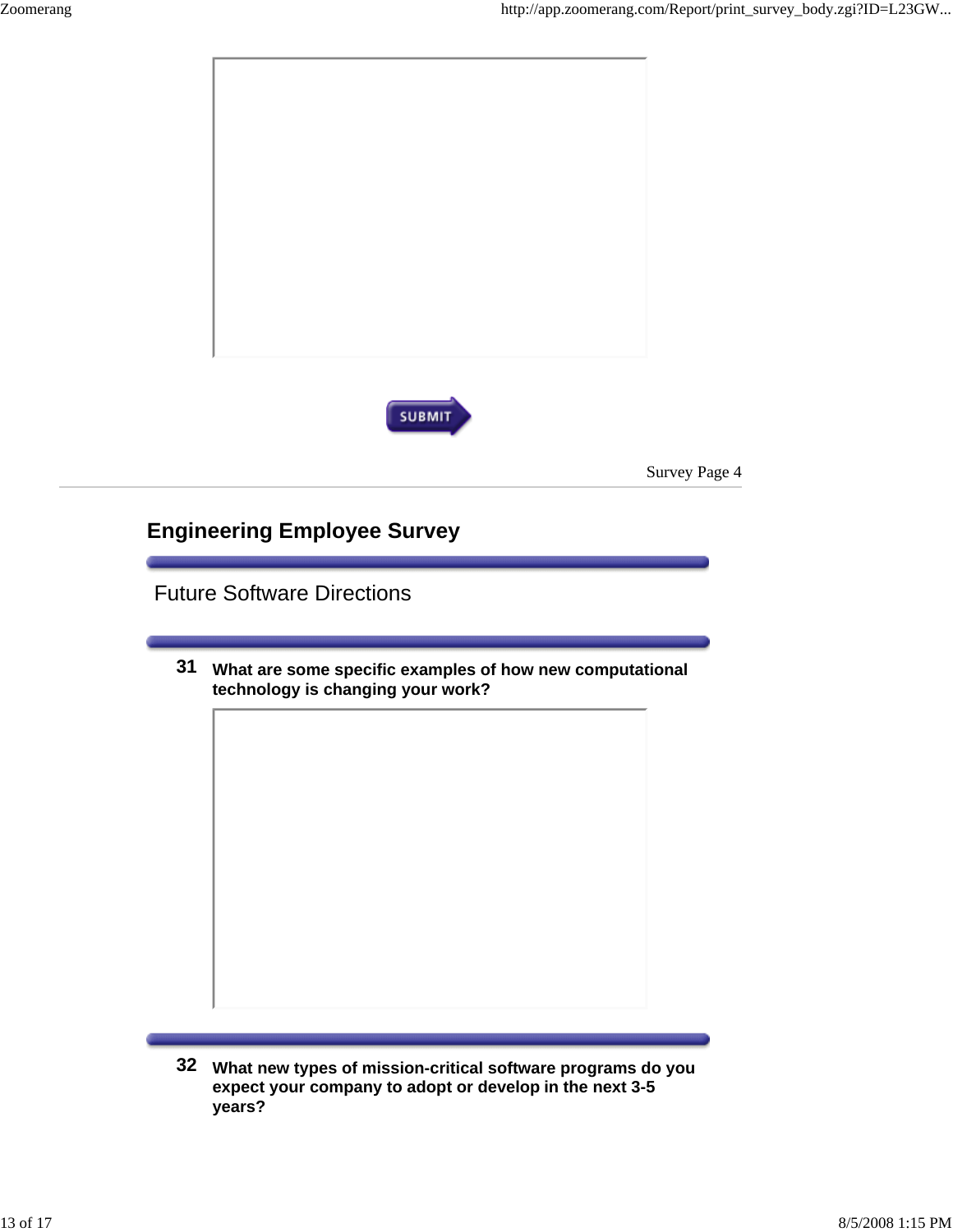

**33 What do you see as some of the challenges in the implementation or integration of this software and new technology?**

**34 What new computational skills will be required to use those effectively?**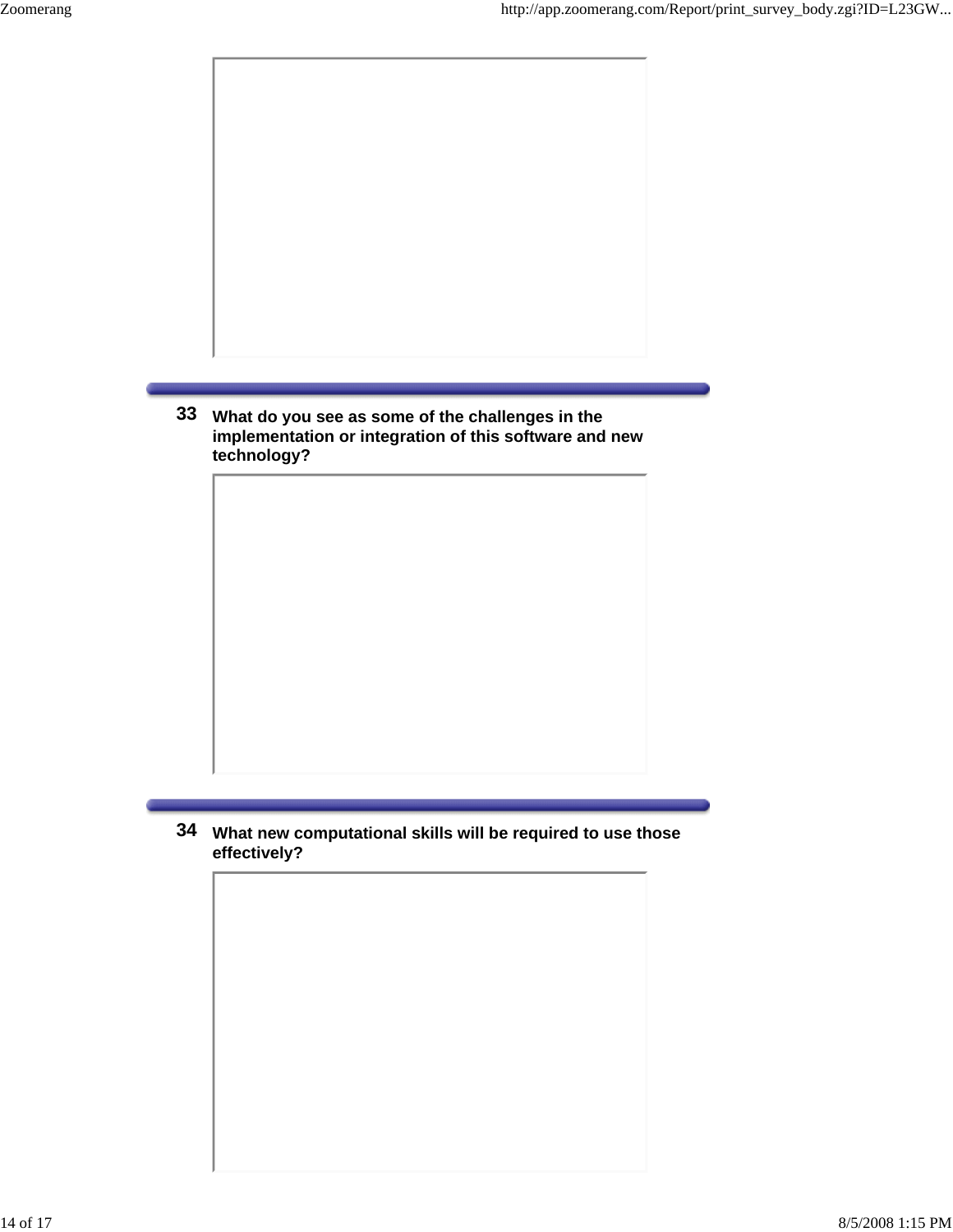| <b>SUBMIT</b> |  |
|---------------|--|
|               |  |

### **Engineering Employee Survey**

**36** Thank you for taking time to participate in this research project. If you are interested in receiving results from this research, please provide your name and email address below. We will store this information separately from your responses and only use your contact information to send you information about this research.

| Name<br>Email |                                    |               |
|---------------|------------------------------------|---------------|
|               | <b>SUBMIT</b>                      |               |
|               |                                    | Survey Page 6 |
|               | <b>Engineering Employee Survey</b> |               |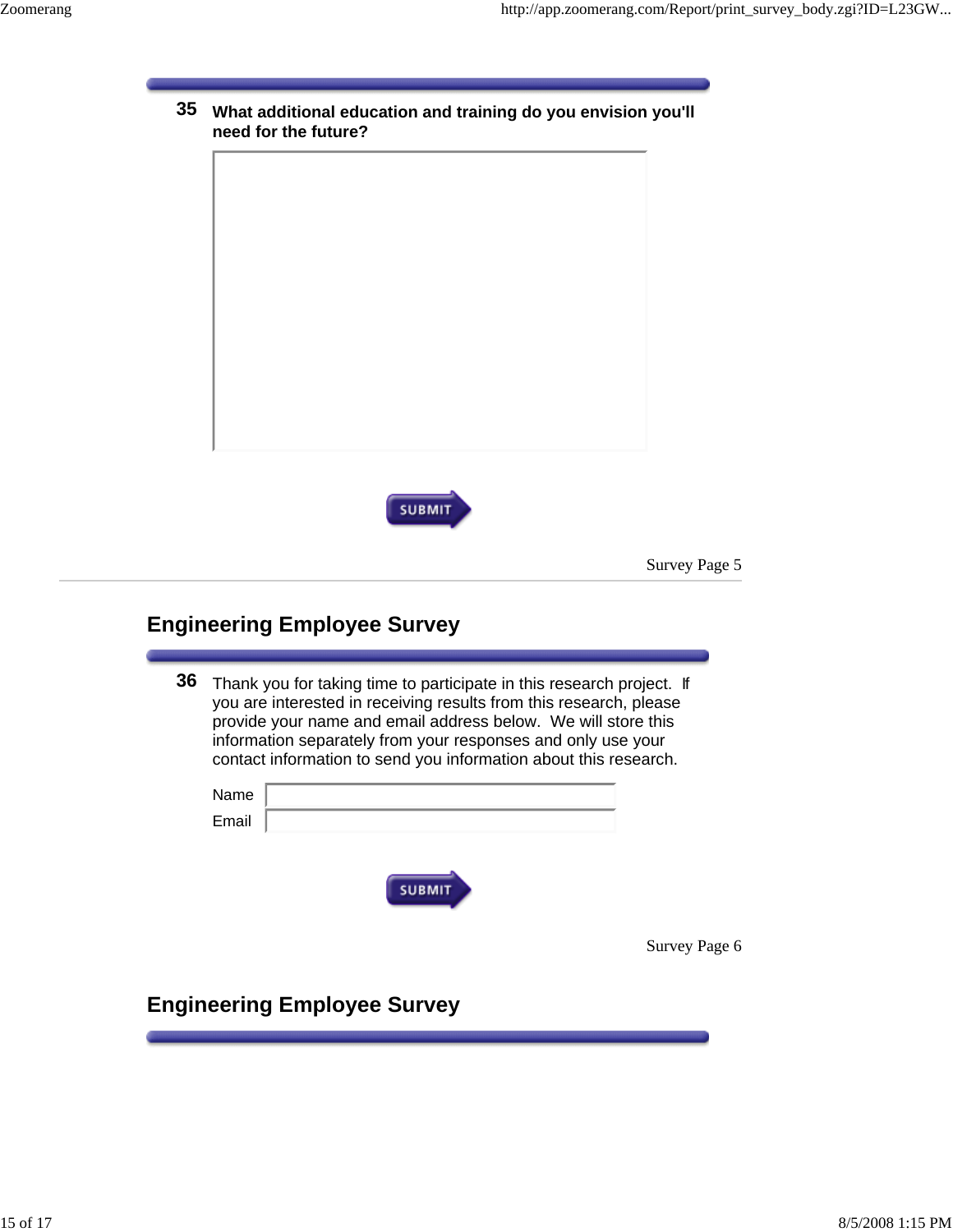# Questions Related to this Pilot Survey

You are part of an initial group of engineeers selected to help us refine this survey instrument to ensure that we are asking the right questions to get the answers we need. We greatly appreciate your answers to these last few questions regarding the survey itself.

- **37** How long did it take you to complete this survey?
	- 0 Less than 10 minutes
	- Q 10 to 20 minutes
	- **.** 20 to 30 minutes
	- 30 to 45 minutes
	- Q More than 45 minutes
- **38** Were there any questions you found confusing or difficult to understand?

**39** Are there any questions you think we should have asked, but didn't?